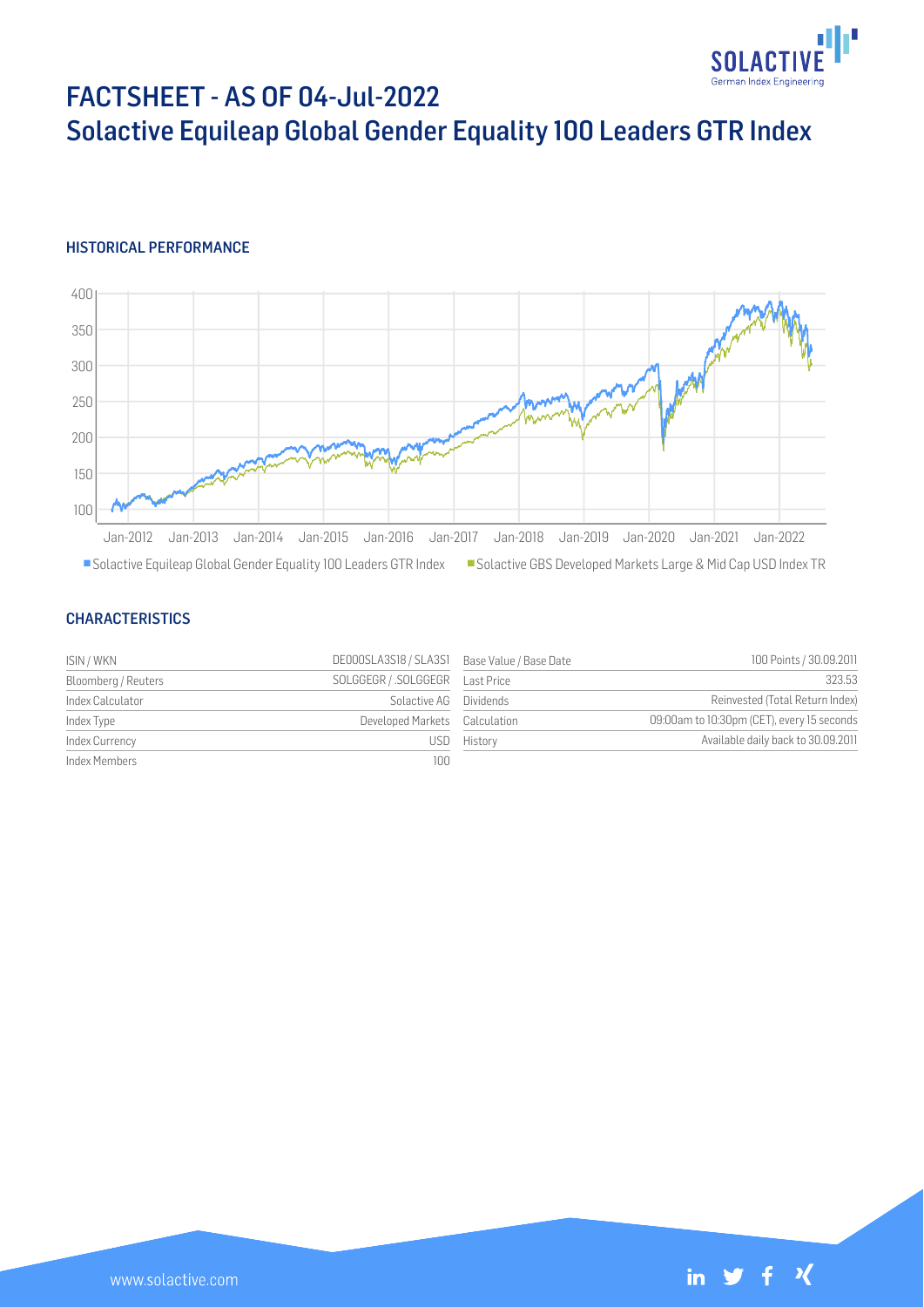

### **STATISTICS**

| <b>USD</b>         | 30D        | 90D        | 180D      | 360D                  | YTD       | Since Inception       |
|--------------------|------------|------------|-----------|-----------------------|-----------|-----------------------|
| Performance        | $-7.40\%$  | $-12.98%$  | $-16.32%$ | $-13.99\%$            | $-15.29%$ | 223.53%               |
| Performance (p.a.) |            |            |           |                       |           | 11.53%                |
| Volatility (p.a.)  | 23.80%     | 19.70%     | 19.54%    | 16.07%                | 19.45%    | 15.23%                |
| High               | 350.87     | 371.79     | 389.22    | 389.22                | 389.22    | 389.22                |
| Low                | 312.21     | 312.21     | 312.21    | 312.21                | 312.21    | 96.87                 |
| Sharpe Ratio*      | $-2.62$    | $-2.27$    | $-1.63$   | $-0.98$               | $-1.51$   | 0.66                  |
| Max. Drawdown      | $-11.02\%$ | $-16.03\%$ | $-19.79%$ | -19.79%               | $-19.79%$ | $-36.67%$             |
| VaR 95 \ 99        |            |            |           | $-29.5\%$ \ $-43.2\%$ |           | $-22.6\%$ \ $-42.9\%$ |
| CVaR 95 \ 99       |            |            |           | $-40.3\%$ \ $-52.5\%$ |           | $-37.3\%$ \ $-67.5\%$ |

\* Up to 31 December 2021, ex-post Sharpe ratios use as input for the risk free rate term the London Inter-Bank Offered rates in the respective currencies of the index and at a term equal to the observation period. From 3 J 2022 onwards, Sharpe ratios will be / are calculated using as reference risk free rate input the overnight replacement rate for these currencies, namely SONIA (for GBP), SOFR (for USD) and EURIBOR Overnight (for EUR).

#### STATISTICS - GBS - Solactive GBS Developed Markets Large & Mid Cap USD Index TR

| USD                | 30D       | 90D        | 180D      | 360D                  | YTD       | Since Inception       |
|--------------------|-----------|------------|-----------|-----------------------|-----------|-----------------------|
| Performance        | $-7.42%$  | $-15.26%$  | $-18.98%$ | $-14.47%$             | $-19.67%$ | 202.37%               |
| Performance (p.a.) |           |            |           |                       |           | 10.83%                |
| Volatility (p.a.)  | 24.97%    | 23.15%     | 21.23%    | 16.99%                | 21.01%    | 14.55%                |
| High               | 1652.99   | 1789.47    | 1879.25   | 1897.20               | 1897.20   | 1897.20               |
| Low                | 1466.98   | 1466.98    | 1466.98   | 1466.98               | 1466.98   | 488.27                |
| Sharpe Ratio*      | $-2.50$   | $-2.18$    | $-1.71$   | $-0.95$               | $-1.74$   | 0.64                  |
| Max. Drawdown      | $-11.25%$ | $-18.02\%$ | $-21.94%$ | $-22.68\%$            | $-22.68%$ | $-33.87%$             |
| VaR 95 \ 99        |           |            |           | $-32.4\%$ \ $-47.4\%$ |           | $-21.8\%$ \ $-42.5\%$ |
| CVaR 95 \ 99       |           |            |           | $-43.1\%$ \ $-55.7\%$ |           | $-36.2\%$ \ $-64.2\%$ |

#### COMPOSITION BY CURRENCIES

# COMPOSITION BY COUNTRIES

- USD 51.3%
- **EUR 17.1%**
- AUD 11.1%
- GBP 10.4%
- Others 10.0%





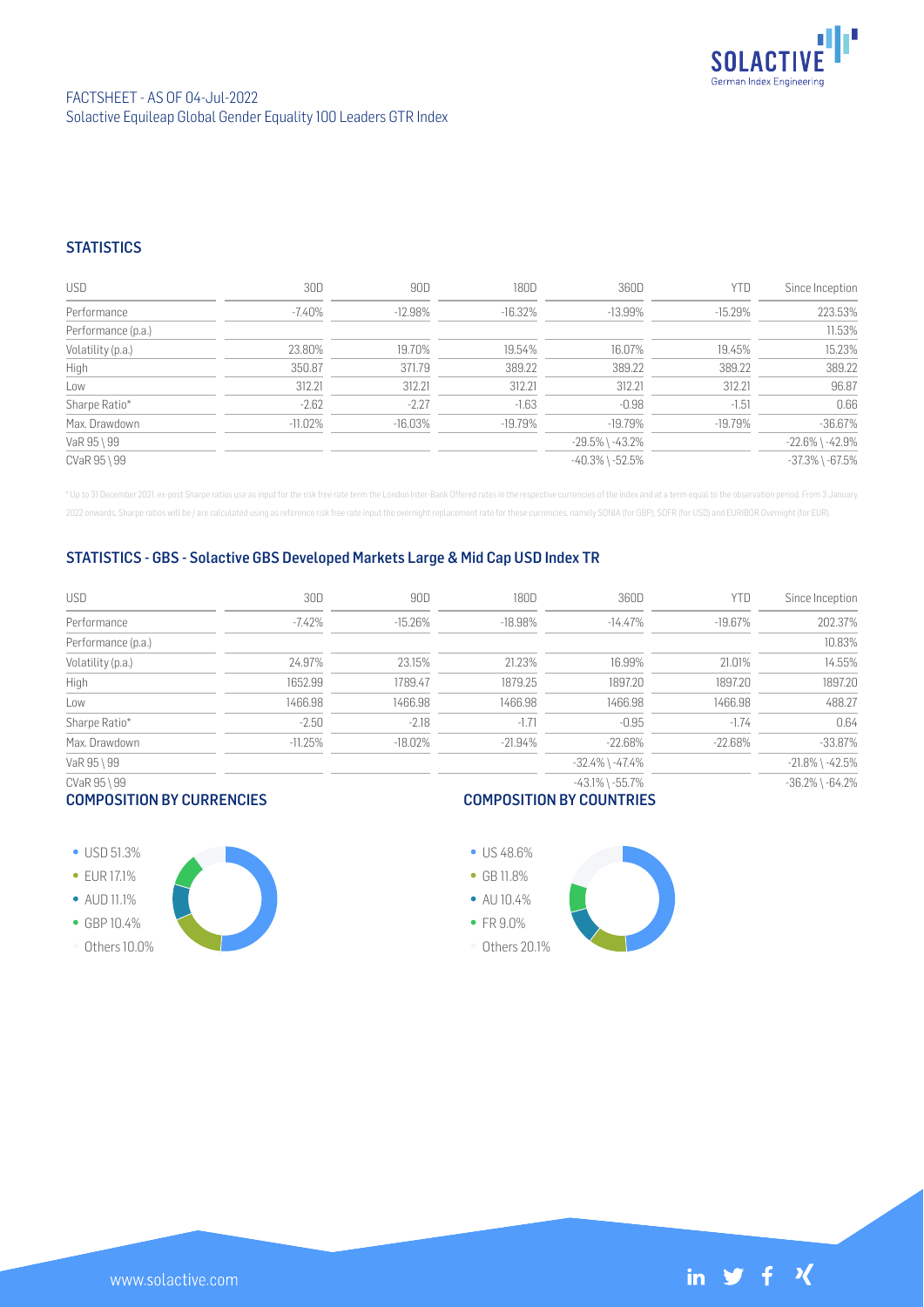

## TOP COMPONENTS AS OF 04-Jul-2022

| Company                 | Ticker                | Country   | Currency   | Index Weight (%) |
|-------------------------|-----------------------|-----------|------------|------------------|
| CAIXABANK SA            | CABK SQ Equity        | ES        | <b>EUR</b> | 1.55%            |
| BRISTOL-MYERS SOUIBB CO | <b>BMY UN Equity</b>  | US        | <b>USD</b> | 1.54%            |
| CHEVRON CORP            | CVX UN Equity         | US        | <b>USD</b> | 1.49%            |
| F11111Y&C0              | LLY UN Equity         | US        | USD        | 1.49%            |
| MERCK & CO. INC.        | MRK UN Equity         | US        | <b>USD</b> | 1.48%            |
| STANDARD CHARTERED PLC  | <b>STAN LN Equity</b> | GB        | GBP        | 1.48%            |
| ABBVIF INC              | <b>ABBV UN Equity</b> | US        | <b>USD</b> | 1.41%            |
| HERSHEY CO/THE          | <b>HSY UN Equity</b>  | US        | <b>USD</b> | 1.39%            |
| ORANGE SA               | ORA FP Equity         | <b>FR</b> | <b>EUR</b> | 1.38%            |
| GENERAL MILLS INC       | <b>GIS UN Equity</b>  | US        | <b>USD</b> | 1.38%            |